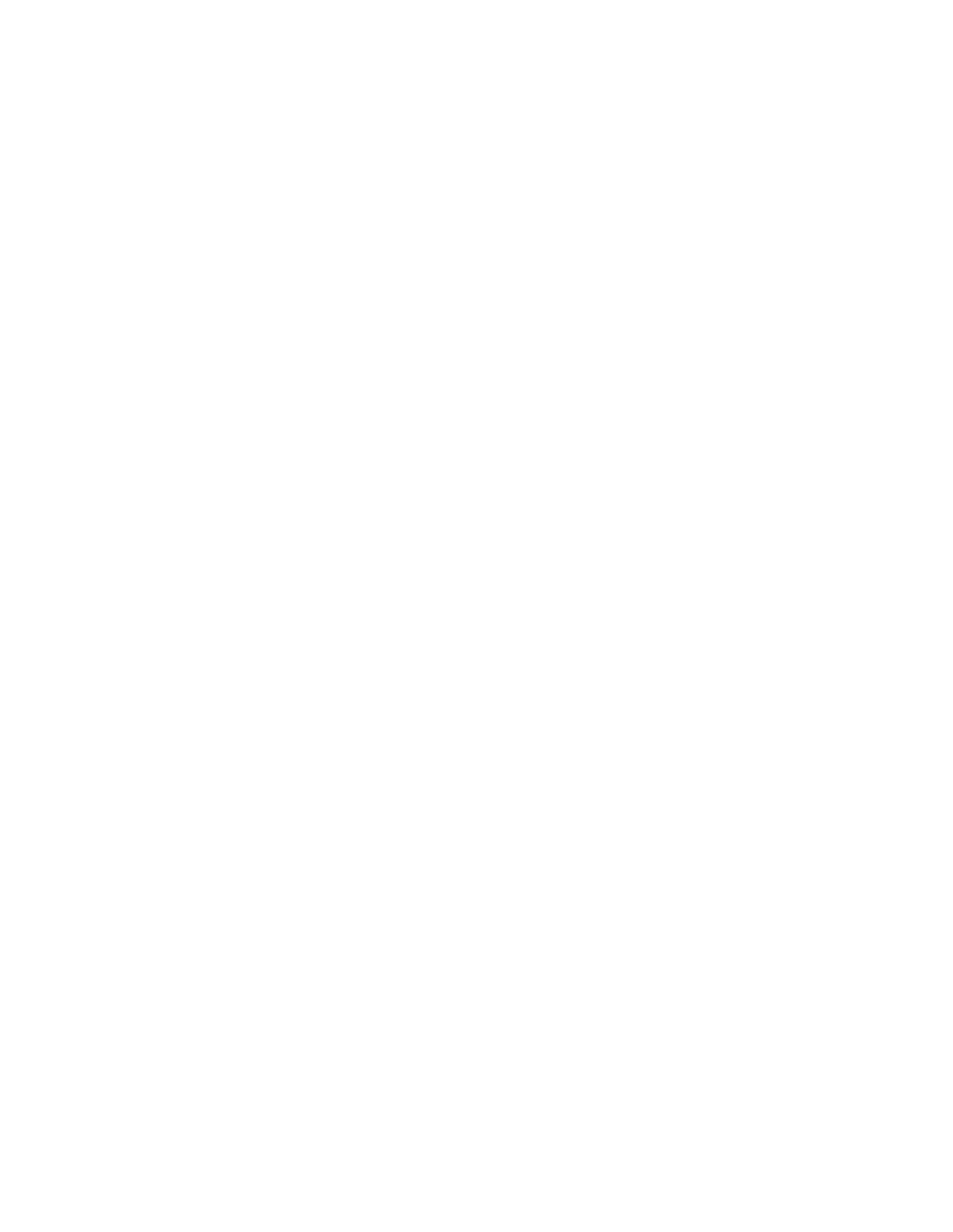

#### **VMWARE, INC.**

2022 Annual Meeting Vote by July 11, 2022 11:59 PM ET



VMWARE, INC. 3401 HILLVIEW AVE PALO ALTO, CA 94304

D86609-P68065

## You invested in VMWARE, INC., and it's time to vote!

You have the right to vote on proposals being presented at the Annual Meeting. This is an important notice regarding the availability of proxy material for the stockholder meeting to be held on July 12, 2022.

## Get informed before you vote

You can view the Notice and Proxy Statement and Annual Report online OR receive a free paper or email copy of the material(s) by requesting prior to June 28, 2022. If you would like to request a copy of the material(s) for this or future stockholder meetings, you may (1) visit www.ProxyVote.com, (2) call 1-800-579-1639 or (3) send an email to sendmaterial@proxyvote.com. If sending an email, please include your control number (indicated below) in the subject line. Unless requested, you will not otherwise receive a paper or email copy.

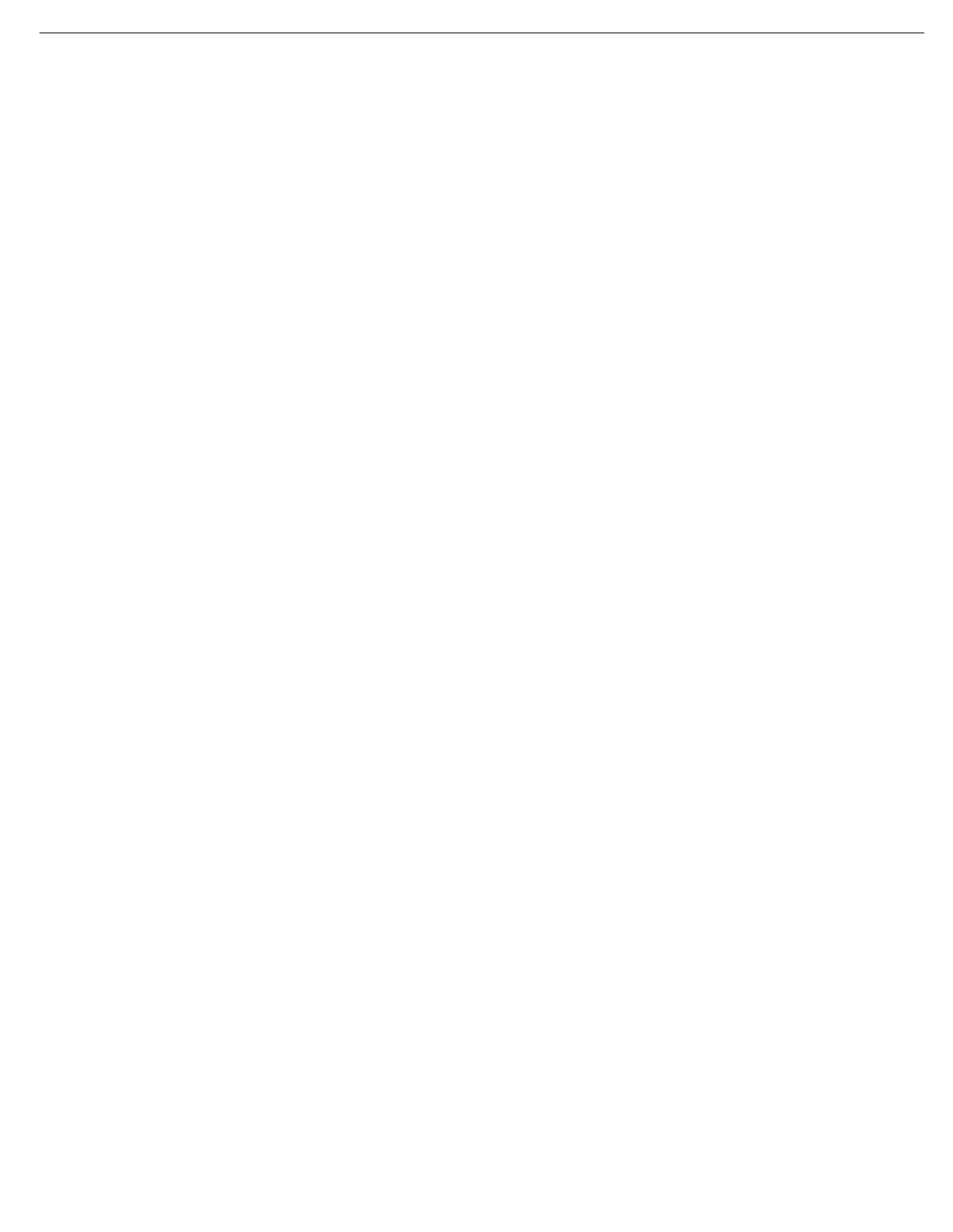# THIS IS NOT A VOTABLE BALLOT

This is an overview of the proposals being presented at the upcoming stockholder meeting. Please follow the instructions on the reverse side to vote these important matters.

| <b>Voting Items</b> |                                                                                                                                                                                             | <b>Board</b><br><b>Recommends</b> |  |
|---------------------|---------------------------------------------------------------------------------------------------------------------------------------------------------------------------------------------|-----------------------------------|--|
|                     | <b>Election of Directors</b>                                                                                                                                                                |                                   |  |
|                     | <b>Nominees:</b>                                                                                                                                                                            |                                   |  |
|                     | 1a. Nicole Anasenes                                                                                                                                                                         | <b>O</b> For                      |  |
|                     | 1b. Marianne Brown                                                                                                                                                                          | <b>O</b> For                      |  |
|                     | 1c. Paul Sagan                                                                                                                                                                              | <b>O</b> For                      |  |
|                     | An advisory vote to approve named executive officer compensation, as described in VMware's Proxy Statement.                                                                                 | <b>O</b> For                      |  |
| 3.                  | To ratify the selection by the Audit Committee of VMware's Board of Directors of PricewaterhouseCoopers LLP as<br>VMware's independent auditor for the fiscal year ending February 3, 2023. | <b>O</b> For                      |  |
|                     | NOTE: The proposals to be voted on may also include such other business as may properly come before the meeting or                                                                          |                                   |  |

any adjournment thereof.

Prefer to receive an email instead? While voting on www.ProxyVote.com, be sure to click "Sign up for E-delivery".